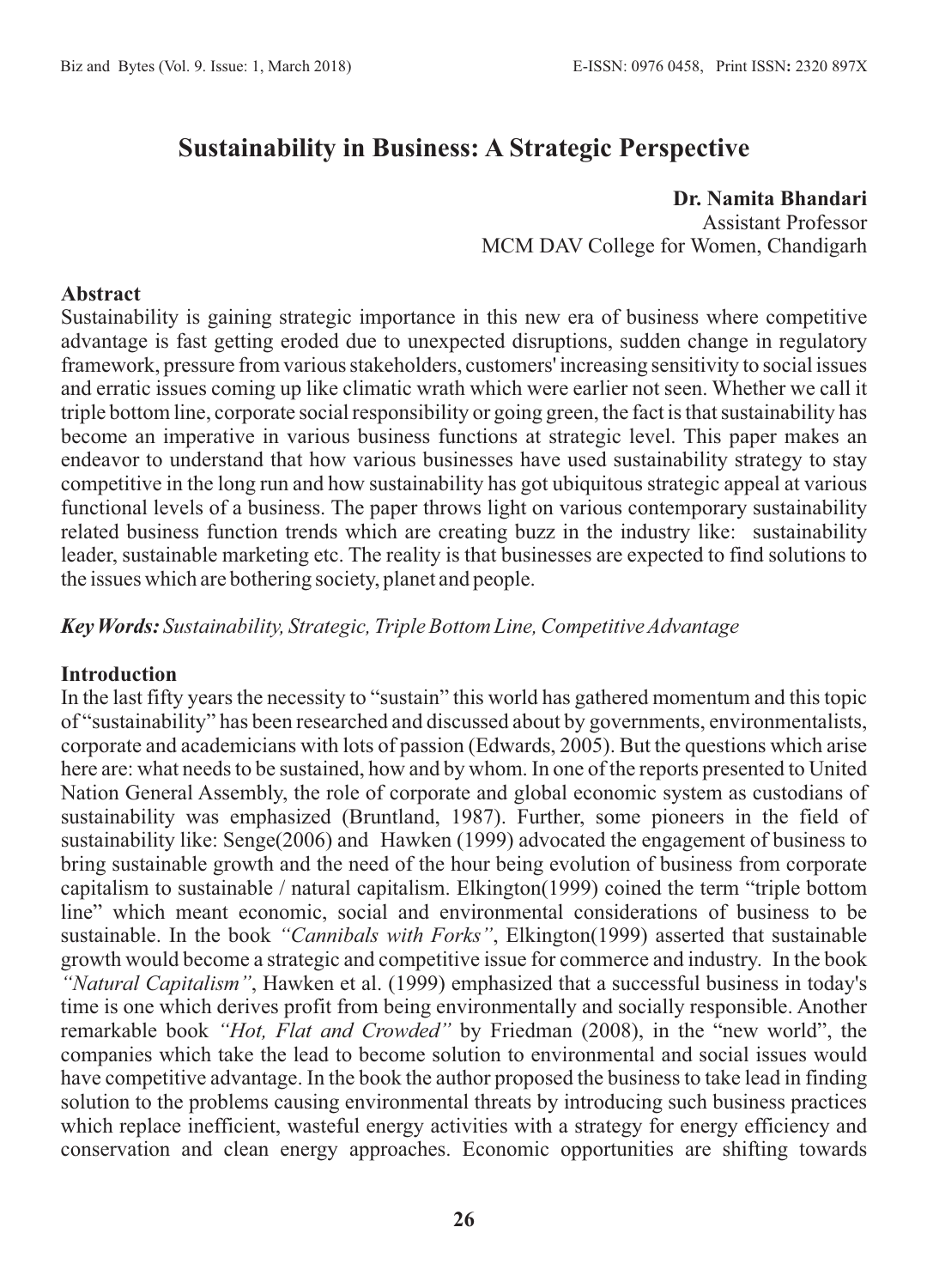renewable environmental technologies. The corporations which ignore needs of future generations and are not adopting sustainable practices at a strategic level cannot survive for long (Senge et al., 2008). To give a practical shape to the abstract concept of sustainability, a sustainable business is one which creates wealth for its shareholders along with taking care of environment and creating a positive impact on the lives all those who interact with it. There are diverse opinions on this issue; there are those who feel this concept of sustainable business does not integrate with a capitalist view and then we have others who fully endorse the concept of corporate sustainability and find it investable. In 1999, the first global index based on sustainability, "Dow Jones Sustainability Index (DSJI)" was launched to track the economic performance of sustainability driven businesses across the globe (www.sustainabilityindex.com). In fact the companies listed FTSE4 Good and Dow Jones Sustainability Index have shown superior share price performance as compared to the companies listed on other indices (Savitz & Weber, 2006) and in a survey only less than four percent of the business leaders surveyed considered being environmentally and socially responsible as a '*waste of money and time*'. Therefore, the importance of sustainability at a strategic level in business practices as a driver of long term business and social success is getting recognition both by academicians as well as industry (Galpin et al., 2015).

## **Purpose of Paper**

The purpose of this paper is to appraise that how businesses are using sustainability as a strategy at various functional levels to achieve better and sustainable growth.

## **Approach**

This is a conceptual paper and it reviews and gathers necessary information mainly with the help of secondary data source. The study indicates that organizations and individuals can really benefit from sustainable business practices and at the same time protect the society and environment to achieve sustainable business development.

#### **Sustainability Marketing**

The traditional school of marketing is not capable enough to handle the social, ecological and commercial realities of which confront present times. The strategic vision to build an integrated approach towards sustainability marketing is the need of the hour. The main aim of marketing is to identify customer needs and fulfilling them to deliver business profits, but there is a huge disconnect between present marketing practices being followed by businesses and current social and ecological realities of marketing environment (Badot et al., 2007 and Peattie & Belz, 2010). In fact many scholars have rightly said that mainstream marketing as a discipline is suffering from mid-life crises as it fails to fulfill the ecological and social demands of its markets (Wilson and Gilligan, 1997 and Grönroos's 2007). So the need of the hour is to move marketing from short term transaction focus to long term focus of relationship and sustainability marketing. To bring strategic shift in marketing towards sustainability requires work on four dimensions

(Belz & Peattie, 2009). These four areas are:

- 1. Considering socio-ecological issues as an initiating point of marketing strategy instead of treating them as constraints.
- 2. Holistically understanding behavior of the target customer.
- 3. Reconfiguring the four Ps of marketing or marketing mix.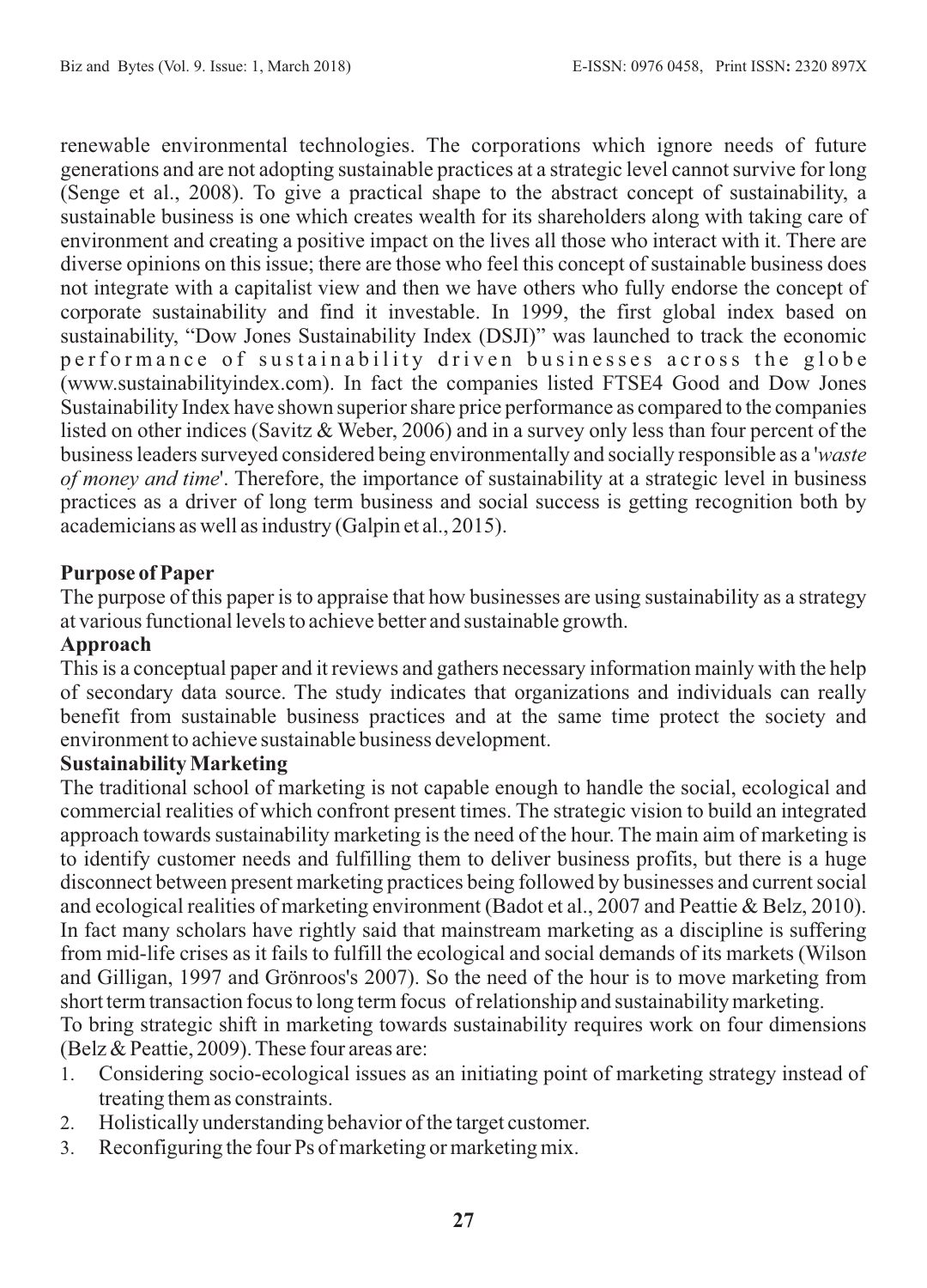4. Utilizing and appreciating the potential of sustainable marketing practices.

The purpose is to innovate the thinking and approach of strategic marketing towards sustainability. The elements of marketing mix need to be reconfigured in the light of sustainability. Product from sustainability perspective should address customer problems as well as socio-ecological issues. A 'sustainable product' is one which one takes care of all the material and energy resources embedded in the product, takes responsibility for the environmental and social behavior of all the entities participating in its supply chain and also how the product is purchased and how it is disposed off (Peattie & Belz, 2010). The sustainability of a product also depends upon the sustainability level of the society where it is consumed and produced. So sustainable products or service can be defined as one which satisfies customer needs and also brings significant improvements in environmental and social performance throughout the product life cycle vis-a-vis competing offers (Peattie, 1995). Many times well intentioned products can also cause damage in long term to future generations, whether those are diesel guzzling SUVs or obesity epidemic causing salt laden fatty food of McDonalds, the business can't simply shirk away its responsibility towards ecology and society. But now McDonald is being forced to adopt a sustainable strategy by coming up with low fat products, salads, low fat milk etc. In fact McDonald is sourcing sustainable and wholesome food grains from Canadian suppliers. Not only companies like Mc Donald are sourcing sustainably they are even promoting healthy eating and active life style with their campaigns. If we look at 'price' from sustainability perspective then it becomes 'total cost to customer' which includes even non-financial aspects like impact on customer's environment, health etc. Regarding 'place' variable which ultimately aims to provide convenience to its customers, from sustainability perspective many times a tradeoff has to be made between providing convenience to the customers and its environmental impact. The fourth 'P' i.e. place for sustainability marketing takes the form of 'communication' with the customers in such a way that they get convinced about the sustainability solutions which the company is aiming to provide with its offerings. If the communication is not effective, the business would never be able to integrate its sustainability efforts with its customer's expectations and life styles. Poor communication would make even genuine sustainability solutions of the marketer sound like 'greenwashing' and the only approach to avoid such criticism of the company is to have dialogue and open communication with company's stakeholders instead of only relying on spreading the selective 'good news' (Peattie, 1995). There are many companies which have used marketing as a solution to various ecological and social challenges of our planet.

**AIR MILES for Social Change**: It's an innovative loyalty program initiated in Canada and has now spread across the world. In fact now two-third of Canadian households has AIR MILES account. The idea floated by company's CEO Andreas Souvaliotis encourages consumers to make socially conscious choices through its reward program. Business leaders like Souvaliotis, also known as 'Prophet CEOs' believe that businesses can be '*doing well by doing good*' and thus promote the sustainability based '*caring capitalism*' (Kotler & Lee, 2005). Under AIR MILES, 'green' reward program customers are offered choices from 140 eco friendly options to purchase. For example, one of the tie ups of the company is with LCBO which sells beverages which have lesser carbon footprint because these are packed in lighter containers and are shipped from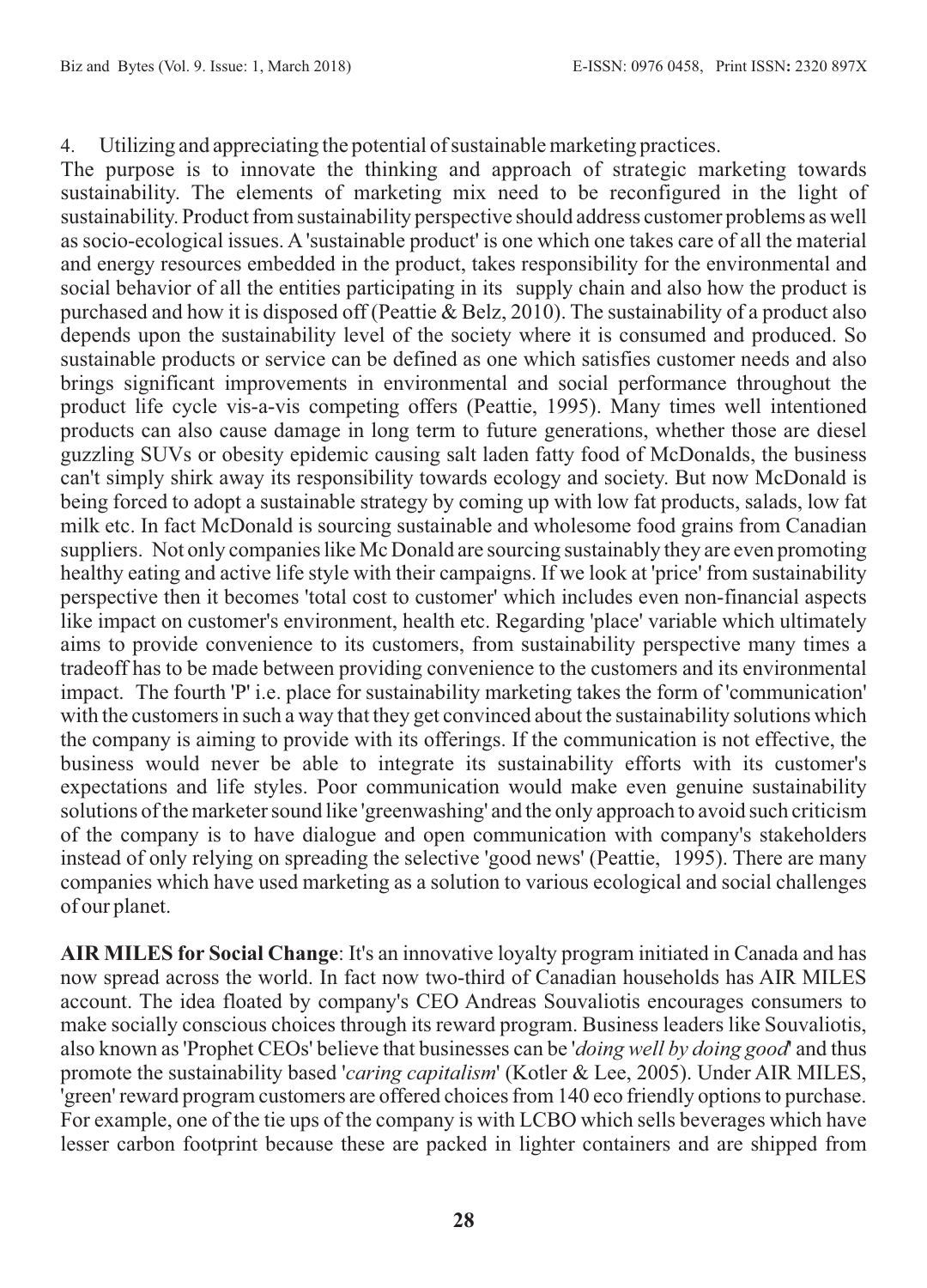#### nearer locations.

(https://www.loyalty.com/loyalty-programs/air-miles/incentives-for-social-change.html)

**Supply chain management at Ford:** The passenger car company has recognized requirements for its main suppliers to endorse its social and environmental needs across the supply chain and it also coordinates with suppliers to ensure GHG emission cutback and energy efficiency goals (Kotler & Lee, 2005).

#### **Sustainability Leader**

Sustainability leader is an individual who deliver profitability goals along with protecting interests of various stakeholders, environment and thus leaving a positive impact on all those who are getting impacted by his leadership. Ferdig (2007) defined sustainability leader as one who leads business in such a way that it leaves positive footprints on society, earth and health of economy. There can be different ways to achieve sustainability leadership by giving different weightage to the three main pillars of sustainability i.e. people, profit and planet. But what are competencies required in a sustainability leader and are the supposed to have unique skills which are missing in other leadership styles. A sustainability study conducted by Boston Consultancy Group (BCG) emphasized that the fundamental business strategy practices would see transformation due to sustainability pressures. In the same study BCG tried to find out that which business stakeholder party majorly led to adoption of sustainability practices for a business and the results revealed "senior leadership" as the biggest stakeholder impacting business's inclination towards sustainability issues , followed by consumer groups, employees of the organization and then government regulators (Berns et al., 2009). Therefore, the biggest responsibility of steering businesses towards sustainability rests on the shoulder of business leaders. Further, the impact of educators in creating future leaders who can imbibe the culture of sustainability in the business is found to be maximum (Timpson et al., 2006). Redekop (2010) emphasized on the leadership dimension of sustainability. In a study done by Schwalb (2011), the grounded theory approach has been used to find the antecedents of sustainability leadership and the author has proposed the following model to explain the relation of sustainability leadership with other prominent variables. Business leaders like Souvaliotis of AIR MILES green loyalty reward program company of Canada, are also known as 'Prophet CEOs' as they believe that businesses can be '*doing well by doing good*' and thus promote the sustainability based '*caring capitalism*' .The multi-level sustainability leadership model (Figure 2) establishes a framework for understanding the complex relationship between variables of competencies for sustainability leader. Psychological constructs and thinking set the stage, also the role which the individual plays impacts directly strategies and competencies. Examination of the role which the leader plays can be: advocate, outcome-driven or process-responsible. Then there are generalized traits like, knowledge, style, skills, mission-criticality and method.

## **Sustainability and Organizational Structure**

Sustainability has become a significant strategic imperative of the today's business. But how can business leaders lead their companies' strategy towards sustainability? The answer to this question lies in fostering a 'sustainability culture' in the organizations which can motivate firms to come up with the innovative solutions for sustainability (Galpin et al., 2015). Various researches have proved that changing a organizational culture is a humongous task and that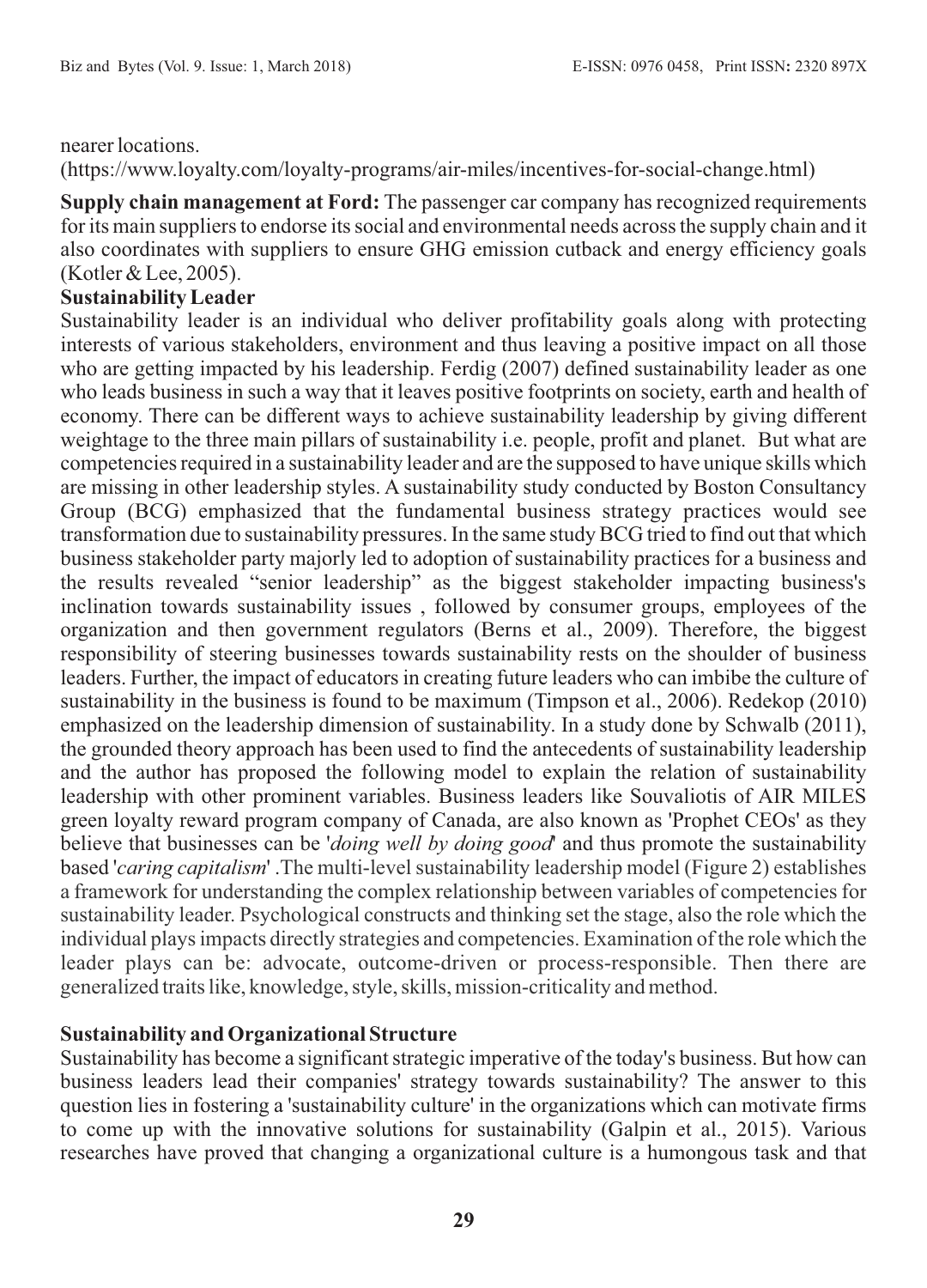business leaders need to apply multiple tools to transform the decision-making frame within which management and employees derive solutions concerning the challenges the company is facing (dENNING, 2011). Although changing culture is a complex and time consuming process, but organizational cultures can be changed by putting in sincere efforts by the company's leadership team(Schein, 2010). As like any other successful cultural change , bringing a culture of sustainability needs a multi-level strategy. Culture changing begins with the senior management, but it should be complemented by practices at operational level which seep into the whole of organization (Atkinson, 2012). For instance, a company's vision, mission, goals, values and strategy should send signals to external and internal stakeholders regarding the direction and focus of the firm. Likewise, the criteria for hiring employees and promoting should also be conveyed to all. Moreover, the modes and content of communications, performance management system and workforce training should support the strategic vision of building a culture of sustainability. Galpin et al. (2015) proposed the following multi-level model to bring strategic change in organization's culture for steering the business towards sustainability:

To foster the culture of sustainability in an organization, Galpin et al. (2015) supported the need of embedding the sustainability into the company's strategic management process which further helps in giving clear direction to the business about the changing environment. The first component of this model of bringing sustainability business culture is mission statement.

Sustainability in Mission Statements: A mission statement explains that how a business defines itself and sets the tone for organizational priorities (Jacopin & Fontrodona, 2009). The motive of a mission statement which aims to create a culture of sustainability in the organization should be to maintain a balance between social and financial performance of the firm (Galpin et al., 2015). There are few examples of the companies which embedded in their mission statement the sustainability agenda:

- 1. Chevron: *"Our company's foundation is built on our values, which distinguish us and guide our actions. We conduct our business in a socially responsible and ethical manner. We respect the law, support universal human rights, protect the environment and benefit the communities where we work."*
- 2. Adidas: *"We are a global organization that is socially and environmentally responsible, that embraces creativity and diversity and is financially rewarding for our employees and shareholders".*

# **Conclusion**

The stories of various companies which have made sustainability as an integral part of their businesses reveal the following take away points:

**Be Vocal and Clear**: Sustainability should become an integral part of doing the business in the right way. It is not a corporate social responsibility obligation rather an opportunity to innovate and grow business through new services and products which can beat sustainability challenges.

**Sustainability is not a Burden**: It should become part of business's every day operations of what it does and how it's being done. Sustainability should be embedded into the rhythm of the firm's business and owned by each unit of the business instead of a project owned by a corporate group. Sustainability is not a trade-off: This should be a key component of the business strategy, where consumer convenience, sustainable operations, environment care and social responsibility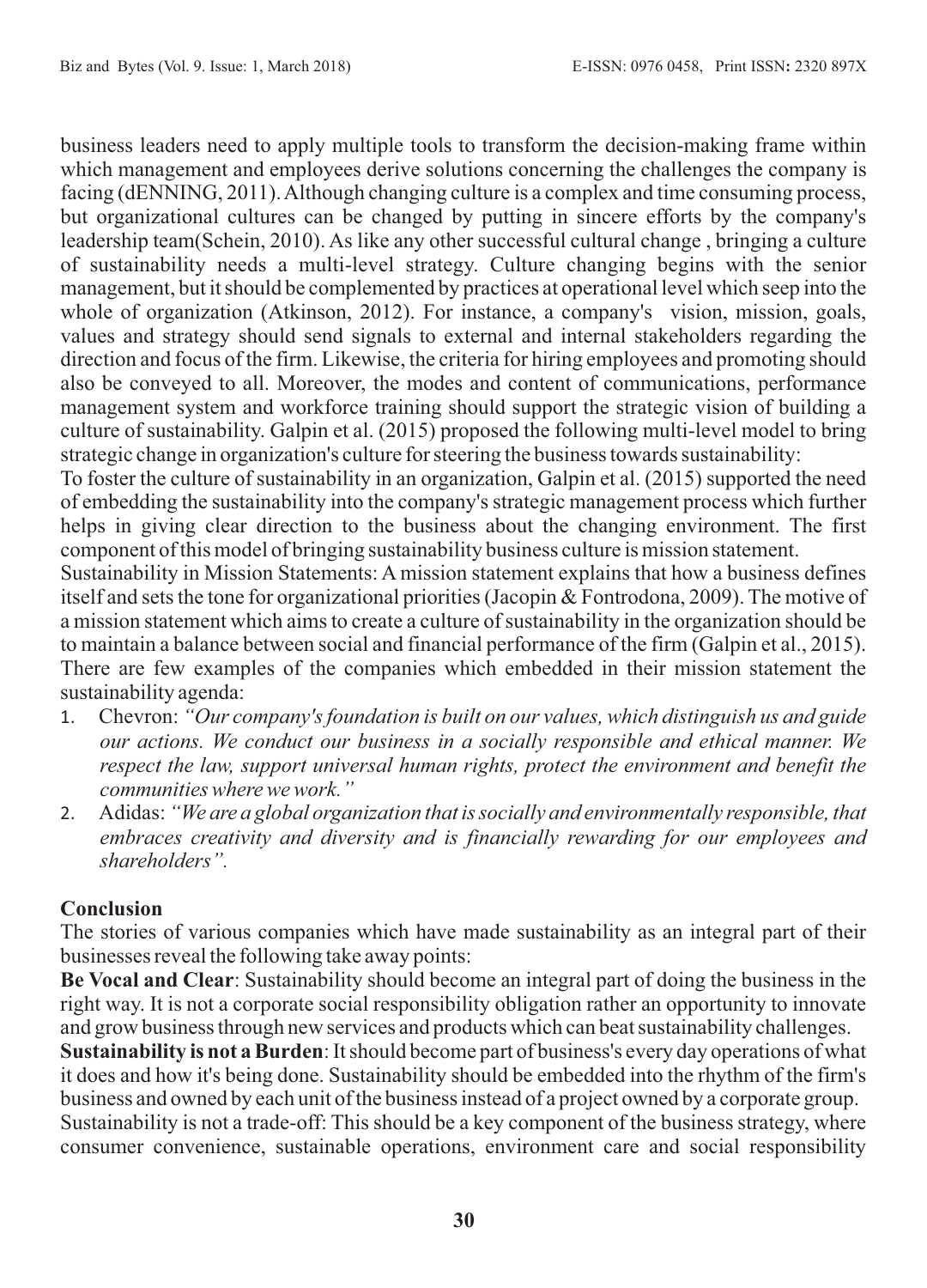everything goes hand in hand. The businesses should look for ways to cater to the financial as well as the social and environmental sides of sustainability. In the present economic decline, this makes more sense.

**Clarity on Sustainability Strategy**: The idea is to find the right strategic fit for your business in sustainability efforts. To clearly define the areas where the firm can really make a difference on social, environmental and economic front without compromising on the customer's convenience should be the objective of sustainability strategy of any business.

# **References**

- [1] Atkinson, P.E. (2012). Creating culture change. *Operations Management* , *38*(5), 32-37.
- [2] Badot, O.Bucci, A.Cova, B. (2007). *Beyond Marketing Panaceas: In Praise of Societing.* Saren, M. et al. (Eds.): Critical Marketing, London.
- [3] Belz, F.-M. & Peattie, K. (2009). *Sustainability Marketing: A Global Perspective*, Chichester.
- [4] Berns, M., Townend, A., Khayat, Z., Balagopal, B., Reeves, M. Hopkins, M. & Kruschwitz, N. (2009). *The business of sustainability: Findings and insights from the first annual business of sustainability survey and the global thought leaders'research project.*  Retrieved from http://www.mitsmrezine. com/busofsustainability/2016#pg17
- [5] Brundtland, G. H. (1987). *Our common future: Report of the World Commission on Environment and Development.* Chairman's Foreword. Retrieved from www.worldinbalance.net/agreements/1987-brundtland.php
- [6] Denning, S. (2011). *How do you change an organizational culture?* Retrieved from [www.forbes.com/sites/stevedenning/2011/07/23/how-do-you-change-an-organizational-culture](http://www.forbes.com/sites/stevedenning/2011/07/23/how-do-you-change-an-organizational-culture)
- [7] Dow Jones Sustainability Indexes (2017). Retrieved from www.sustainabilityindex.com.<br>[8] Edwards, A. R. (2005). *The sustainability revolution: Portrait of a paradigm*. Canad
- [8] Edwards, A. R. (2005). *The sustainability revolution: Portrait of a paradigm.* Canada: New Society Publishers.
- [9] Elkington, J. (1999). Cannibals with forks: The triple bottom line of 21st century business. Oxford, UK: Capstone.
- [10] Ferdig, M. A. (2007). Sustainability leadership: Co-creating a sustainable future. *Journal of Change Management, 7,* 35-35.
- [11] Friedman, T. (2008). Hot, flat, and crowded: Why we need a green revolution and how it can renew America. Farrar, Straus and Giroux. New York.
- [12] [Galpin](http://www.emeraldinsight.com/author/Galpin%2C+Timothy), T. [J., Whitttington](http://www.emeraldinsight.com/author/Whitttington%2C+J+Lee), L. & Bell, G. (2015). "Is your sustainability strategy sustainable? Creating a culture of sustainability", *Corporate Governance*, 15(1), 1-17. Retrieved from https://doi.org/10.1108/CG-01-2013-0004
- [13] Grönroos, C. (2007). *In Search of a New Logic for Marketing*. Chichester.
- [14] Hawken, P., Lovins, A., & Lovins, L. H. (1999). *Natural Capitalism*. New York: Back Bay Books / Little, Brown and Company.
- [15] http://www.adidas.co.in/
- [16] https://www.apple.com/in/
- [17] https://www.chevron.com/
- [18] https://www.loyalty.com/loyalty-programs/air-miles/incentives-for-social-change.html
- [19] http://www.starbucks.in/